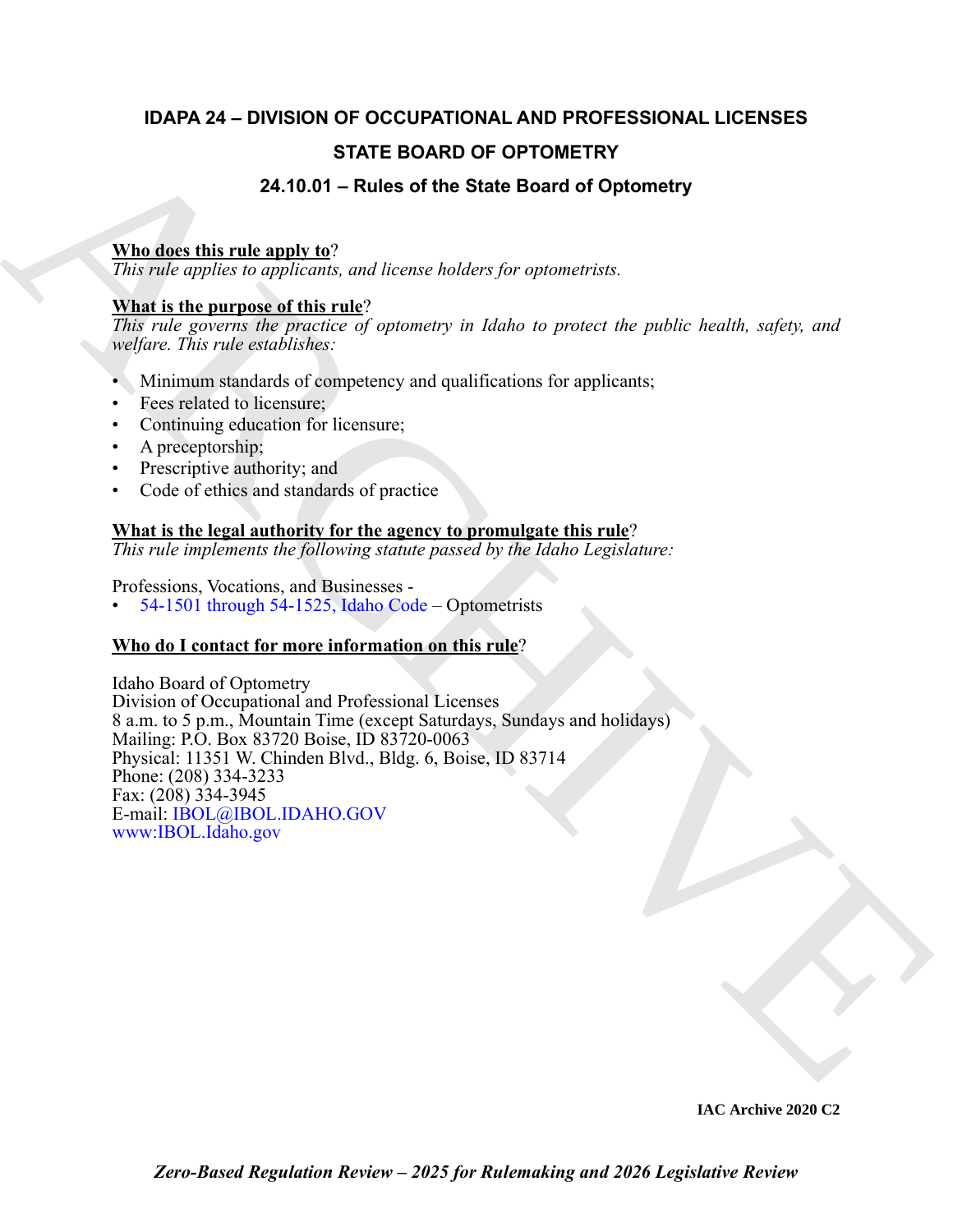# **Table of Contents**

| 24.10.01 - Rules of the State Board of Optometry                     |  |
|----------------------------------------------------------------------|--|
|                                                                      |  |
|                                                                      |  |
|                                                                      |  |
|                                                                      |  |
|                                                                      |  |
|                                                                      |  |
|                                                                      |  |
|                                                                      |  |
|                                                                      |  |
|                                                                      |  |
|                                                                      |  |
|                                                                      |  |
|                                                                      |  |
|                                                                      |  |
|                                                                      |  |
|                                                                      |  |
|                                                                      |  |
|                                                                      |  |
|                                                                      |  |
|                                                                      |  |
|                                                                      |  |
|                                                                      |  |
|                                                                      |  |
|                                                                      |  |
|                                                                      |  |
|                                                                      |  |
|                                                                      |  |
|                                                                      |  |
|                                                                      |  |
|                                                                      |  |
| 600. Board Certification Of Optometrist Authorized To Obtain And Use |  |
|                                                                      |  |
|                                                                      |  |
|                                                                      |  |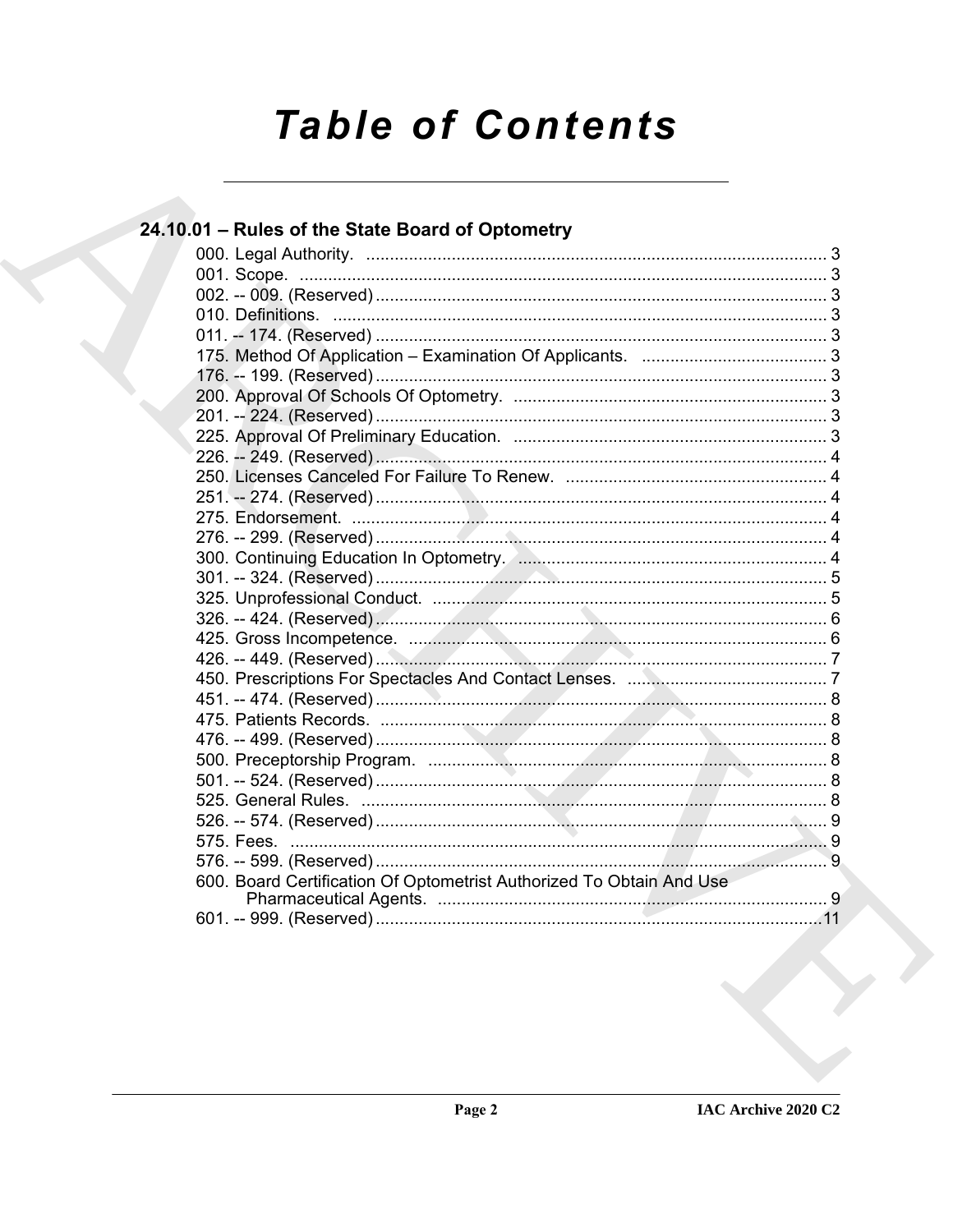#### **24.10.01 – RULES OF THE STATE BOARD OF OPTOMETRY**

<span id="page-2-22"></span><span id="page-2-17"></span><span id="page-2-2"></span><span id="page-2-1"></span><span id="page-2-0"></span>

| LEGAL AUTHORITY.<br>000.<br>These rules are promulgated pursuant to Section 54-1509, Idaho Code. | $(7-1-21)T$ |
|--------------------------------------------------------------------------------------------------|-------------|
| 001.<br>SCOPE.<br>These rules govern the practice of optometry in Idaho.                         | $(7-1-21)T$ |
| 002. -- 009. (RESERVED)                                                                          |             |

#### <span id="page-2-14"></span><span id="page-2-13"></span><span id="page-2-4"></span><span id="page-2-3"></span>**010. DEFINITIONS.**

**01. Low Vision**. Refer to Section 54-1501(5), Idaho Code, correcting defects may include low vision but is not limited to low vision rehabilitation. (7-1-21)T

<span id="page-2-16"></span><span id="page-2-15"></span>**02. Opticianry**. The professional practice of filling prescriptions from a licensed optometrist or ophthalmologist for ophthalmic lenses, contact lenses, and any other ophthalmic device used to improve vision. Opticianry does not include prescriptive authority. (7-1-21)T

Here special special is the special of the special special special special special is the special of the special special special special special special special special special special special special special special spec **03. Vision Therapy**. Any person who assesses, diagnoses, treats, or prescribes treatment for conditions of the visual system or manages a patient with vision therapy, visual training, visual rehabilitation, orthoptics or eye exercises or who hold him/herself out as being able to do so for the rehabilitation and/or treatment of physical, physiological, sensorimotor, neuromuscular or perceptual anomalies of the eyes or vision system or who prescribes or utilizes lenses, prisms, filters, occlusion or other devices for the enhancement, rehabilitation and/or treatment of the visual system or prevention of visual dysfunctions, except under the supervision and management of a licensed optometrist, is engaged in the practice of optometry. (7-1-21) optometrist, is engaged in the practice of optometry.

#### <span id="page-2-5"></span>**011. -- 174. (RESERVED)**

#### <span id="page-2-18"></span><span id="page-2-6"></span>**175. METHOD OF APPLICATION – EXAMINATION OF APPLICANTS.** Applications for license shall be made on forms approved by the Board.  $(7-1-21)T$

- <span id="page-2-19"></span>**01.** Application. The application must be accompanied by:  $(7-1-21)T$
- **a.** The required fee. (7-1-21)T
- **b.** A complete transcript of credits from any college of optometry attended.  $(7-1-21)T$
- **c.** A photocopy of any diplomas granted by any college of optometry. (7-1-21)T
- <span id="page-2-21"></span><span id="page-2-20"></span>**d.** A copy of certified results establishing successful passage of the required examinations. (7-1-21)T

**02. Application Review**. Only fully completed applications accompanied by appropriate documents eviewed for licensure. (7-1-21)T shall be reviewed for licensure.

**03. Exam Content**. The written and the practical portions of the Idaho examination shall be all parts of the National Board of Examiners in Optometry Examination (NBEOE) and the Board approved jurisprudence examination. A passing grade for the NBEOE shall be that established by the test provider. The passing grade for the jurisprudence examination shall be seventy-five percent (75%). A passing score on all examinations shall be necessary to qualify for a license to practice Optometry in Idaho. (7-1-21) necessary to qualify for a license to practice Optometry in Idaho.

#### <span id="page-2-7"></span>**176. -- 199. (RESERVED)**

#### <span id="page-2-12"></span><span id="page-2-8"></span>**200. APPROVAL OF SCHOOLS OF OPTOMETRY.**

The State Board of Optometry recognizes as reputable and in good standing the schools and colleges of optometry which have met the standards set by the Accreditation Council on Optometric Education, or its successor agency, a list of which may be obtained from the secretary of the Board or from the office of the Division of Occupational and Professional Licenses in Boise. (7-1-21) Professional Licenses in Boise.

#### <span id="page-2-9"></span>**201. -- 224. (RESERVED)**

#### <span id="page-2-11"></span><span id="page-2-10"></span>**225. APPROVAL OF PRELIMINARY EDUCATION.**

The State Board of Optometry recognizes the preliminary education prerequisites for entry into a school, college or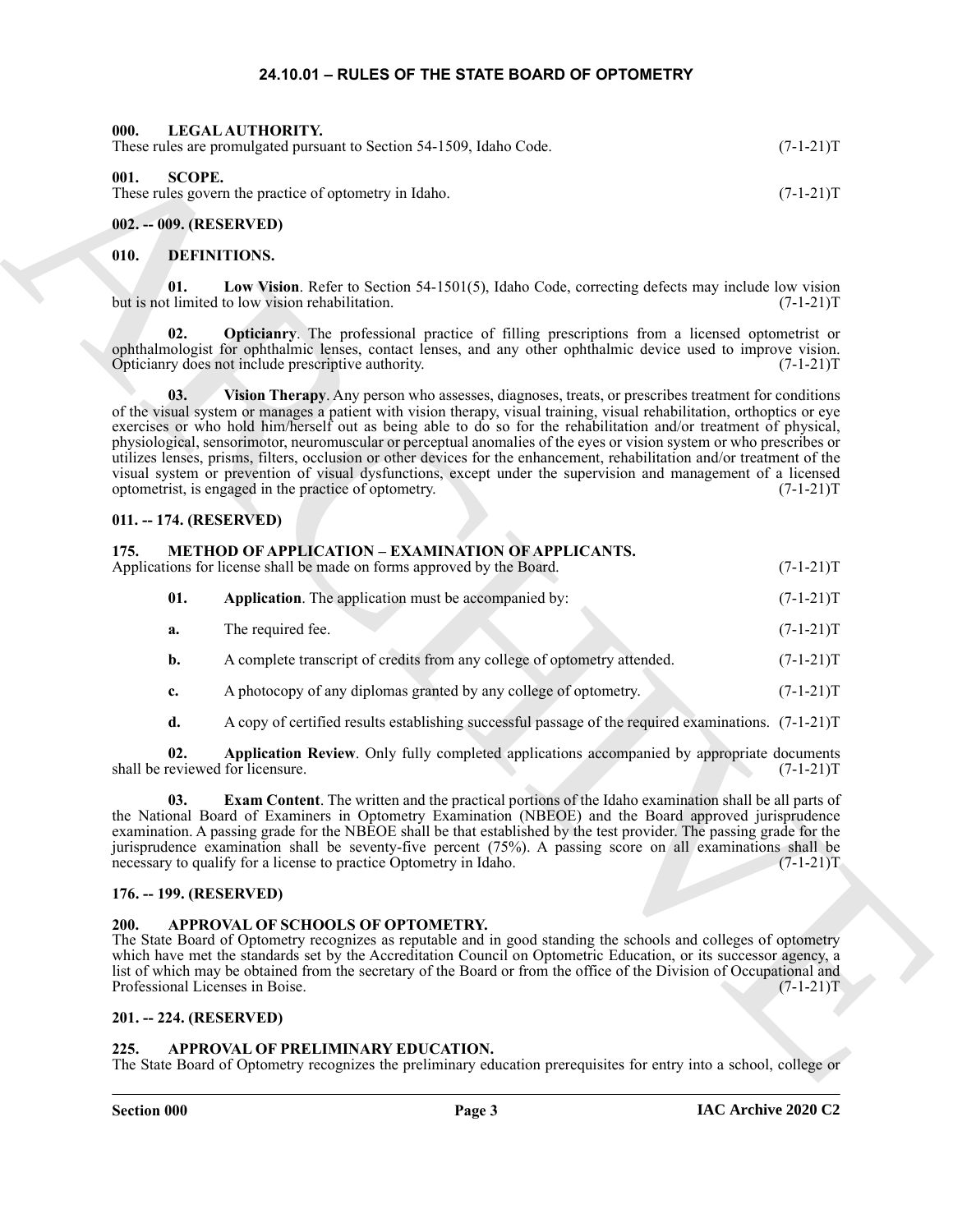university of optometry approved by the Council on Optometric Education of the American Optometric Association as adequate preliminary education prerequisites for licensing in Idaho. (7-1-21) as adequate preliminary education prerequisites for licensing in Idaho.

#### <span id="page-3-0"></span>**226. -- 249. (RESERVED)**

#### <span id="page-3-11"></span><span id="page-3-1"></span>**250. LICENSES CANCELED FOR FAILURE TO RENEW.**

A license that has been canceled for failure to renew may be reinstated in accordance with Section 67-2614, Idaho Code. Any person whose license to practice optometry has been canceled for failure to renew for a period of more than five (5) years must apply for a new license in accordance with the requirements of Section 67-2614, Idaho Code.  $(7-1-21)T$ 

## <span id="page-3-2"></span>**251. -- 274. (RESERVED)**

## <span id="page-3-8"></span><span id="page-3-3"></span>**275. ENDORSEMENT.**

<span id="page-3-10"></span>**01. Endorsement**. Any person who presents to the Board of Optometry a certified copy of a certificate or license of registration which he holds in good standing in another state or a foreign country, which state or foreign country has similar requirements for licensing or registration as is provided for new applicants in Idaho (including therapeutic privileges), may apply to the Board for the issuance of a license to practice optometry in the state of Idaho. (7-1-21) Idaho. (7-1-21)T

<span id="page-3-9"></span>**02. Conditions to be Granted a License**. The right to be granted a license to practice optometry in also subject to the following conditions set out below:  $(7-1-21)$ Idaho is also subject to the following conditions set out below:

**a.** The submission of a completed application meeting the requirements of Subsection 175.01 represents the applicable fee. including the applicable fee.

That the license or certificate of registration of the applicant shall not have been suspended or revoked by any state or country or subject to any pending or unresolved licensure action in any state or country. That the applicant must not have committed any act which would constitute a violation of the Optometry Act or Board<br>Rules. (7-1-21)T Rules. (7-1-21)T

**c.** For those licensed in another state the applicant must document to the Board for approval, the education, training, and examination for diagnostic and therapeutic privileges in the other state and return the state of Idaho law examination. (7-1-21) Idaho law examination.

**d.** That the applicant has been engaged in the practice of optometry continuously for three (3) of the (4) years.  $(7-1-21)T$ last four  $(4)$  years.

#### <span id="page-3-4"></span>**276. -- 299. (RESERVED)**

#### <span id="page-3-5"></span>**300. CONTINUING EDUCATION IN OPTOMETRY.**

#### <span id="page-3-7"></span><span id="page-3-6"></span>**01. Hours Required, Advance Approval**. (7-1-21)T

**a.** Each optometrist licensed by the state of Idaho shall attend in each calendar year prior to license renewal, a minimum of twelve (12) full hours of approved optometric continuing education courses or meetings.

 $(7-1-21)T$ 

*Do is O Compilator* & Profession II allows the Company and Research Company and Company and Company and Company and Company and Company and Company and Company and Company and Company and Company and Company and The Co **b.** Approved optometric continuing education courses or meetings shall be those post-graduate optometric education courses or meetings approved in advance by the Board of Optometry or post-graduate study sessions or seminars at an accredited school or college of optometry. In addition, all Council on Optometric Practitioners Education (COPE) approved courses are approved for continuing education credit. If an optometrist attends or plans to attend a course of study or seminar which has not been approved in advance, he may petition the Board for approval of that educational course of study, setting forth a description of the course. The Board may, in its discretion, approve the course upon review of the material submitted either in advance or after completion of the course. (7-1-21)T  $\text{course.}$  (7-1-21)T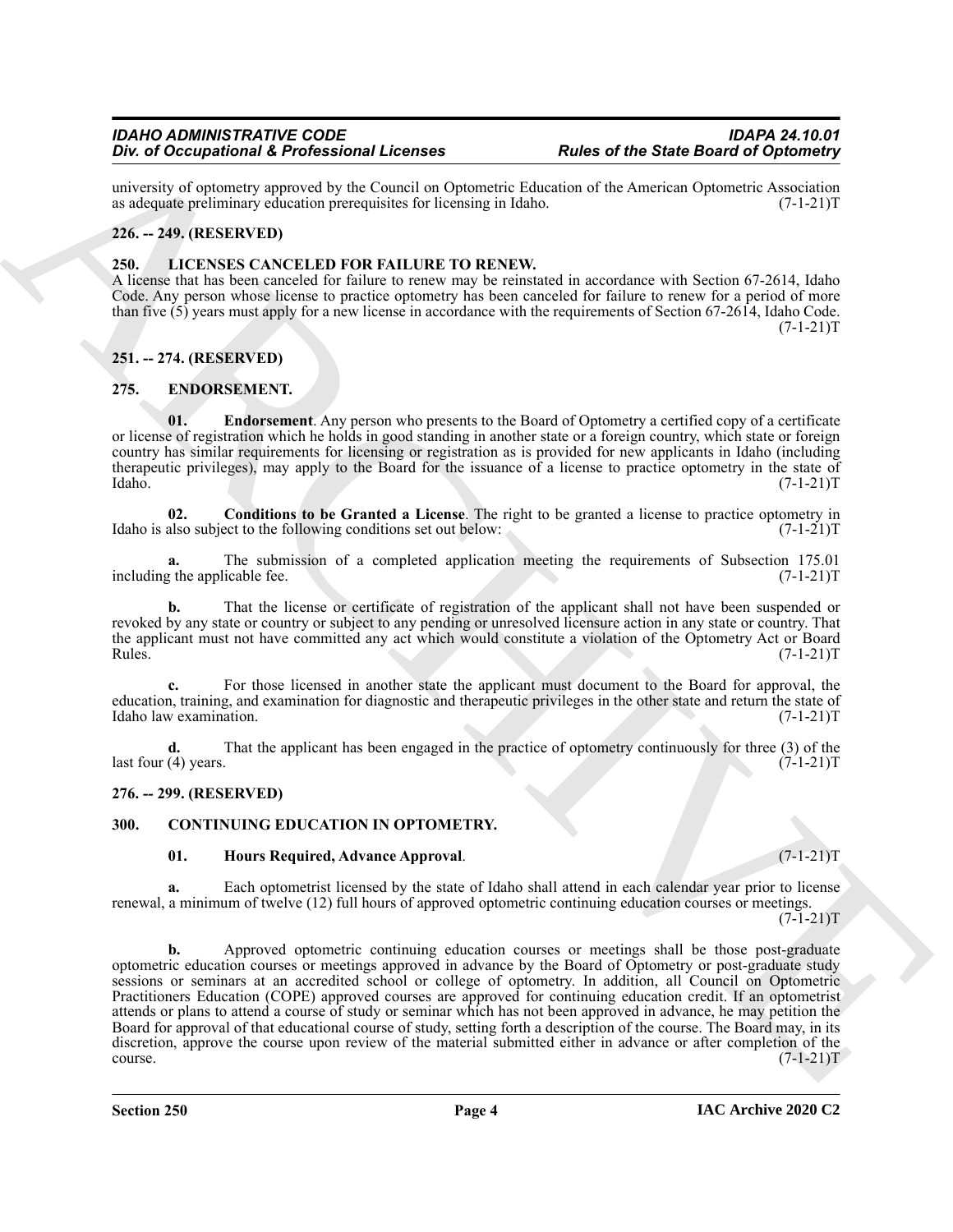#### <span id="page-4-3"></span>**02. Additional Hours Required to Use Therapeutic Pharmaceutical Agents**. (7-1-21)T

**a.** Each optometrist licensed by the state of Idaho to use therapeutic pharmaceutical agents shall attend in each calendar year prior to license renewal, a minimum of six  $(6)$  additional full hours of approved optometric courses or meetings.  $(7-1-21)$ optometric courses or meetings.

**b.** This six (6) hours of continuing education must be in courses involving ocular pharmacology and/ or advanced ocular disease and are in addition to the twelve (12) hours of continuing education required under<br>Subsection 300.01. (7-1-21)T Subsection 300.01.

<span id="page-4-5"></span>**03. Correspondence/Home Study Courses/Observation**. The Board allows credit for correspondence courses, individual home study and observation that is germane to the practice of optometry. No more than nine (9) hours of continuing education shall be permitted each year in correspondence courses or other continuing education obtained from "home study" courses or observation. (7-1-21) continuing education obtained from "home study" courses or observation.

<span id="page-4-9"></span>**04. Waiver of Requirements**. The Board of Optometry shall waive the continuing education requirement for the first license renewal after initial licensure. The Board of Optometry may, upon application, waive the requirements of this rule in cases involving illness, unusual circumstances interfering with the optometrist's ability to practice or inability to conform to the rules due to military duty. (7-1-21) ability to practice or inability to conform to the rules due to military duty.

<span id="page-4-8"></span>**Renewal Application Form.** Each licensed Idaho optometrist will be furnished a license renewal application form by the State Board of Optometry on which each optometrist shall attest on their annual license renewal application that they have satisfied the continuing education requirements. False attestation of satisfaction of the continuing education requirements on a renewal application shall subject the licensee to disciplinary action.

 $(7-1-21)T$ 

<span id="page-4-4"></span>**06.** Audit. The Board may conduct audits to confirm that the continuing education requirements have been met. In the event a licensee fails to provide the Board with acceptable documentation of the hours attested to on the renewal application, the license will not be renewed. (7-1-21) the renewal application, the license will not be renewed.

<span id="page-4-6"></span>**Documentation of Attendance**. It shall be necessary for each licensed Idaho optometrist to provide documentation verifying attendance or completion of continuing education by securing authorized signatures, documentation, or electronic verification from the course instructors, providers, or sponsoring institution substantiating any hours attended by the licensee. This documentation must be maintained by the licensee and provided upon request by the Board or its agent. (7-1-21) provided upon request by the Board or its agent.

<span id="page-4-7"></span>**08.** Excess Hours. A licensee may carryover a maximum of six (6) hours of continuing education to meet the next year's continuing education requirement. Excess hours may be used only during the next renewal period and may not be carried forward more than one (1) year. (7-1-21) period and may not be carried forward more than one  $(1)$  year.

#### <span id="page-4-0"></span>**301. -- 324. (RESERVED)**

#### <span id="page-4-1"></span>**325. UNPROFESSIONAL CONDUCT.**

<span id="page-4-10"></span><span id="page-4-2"></span>**01. Unprofessional Conduct**. In conducting practice, an optometrist must not:  $(7-1-21)T$ 

For d'Occupational & Professional Licenses<br>
Walks of the State Board of Optional Property<br>
(2). Additional Human Hequinesia (1) the anterior distances in the state of the state of the state of the state of the state of th **a.** Practice optometry in any manner other than as a professional person in an individual capacity, or in partnership with or associate with other licensed health care professionals. An optometrist may be a stock holder in and practice as a member of a professional service corporation with other licensed health care professionals as authorized by Title 54, Chapter 15, Idaho Code, but the optometrist must list his individual name as well as any name selected for the professional service corporation on any letterheads, telephone directories, office or building directories, or other places where the general public might be advised of the fact that the individual is practicing optometry, as required by these rules. (7-1-21) optometry, as required by these rules.

**b.** Use either "Cappers" or "Steerers" or accept a split or divided fee for the purpose of obtaining patients or use solicitors or agents for the purpose of securing patients or conducting eye examinations or furnishing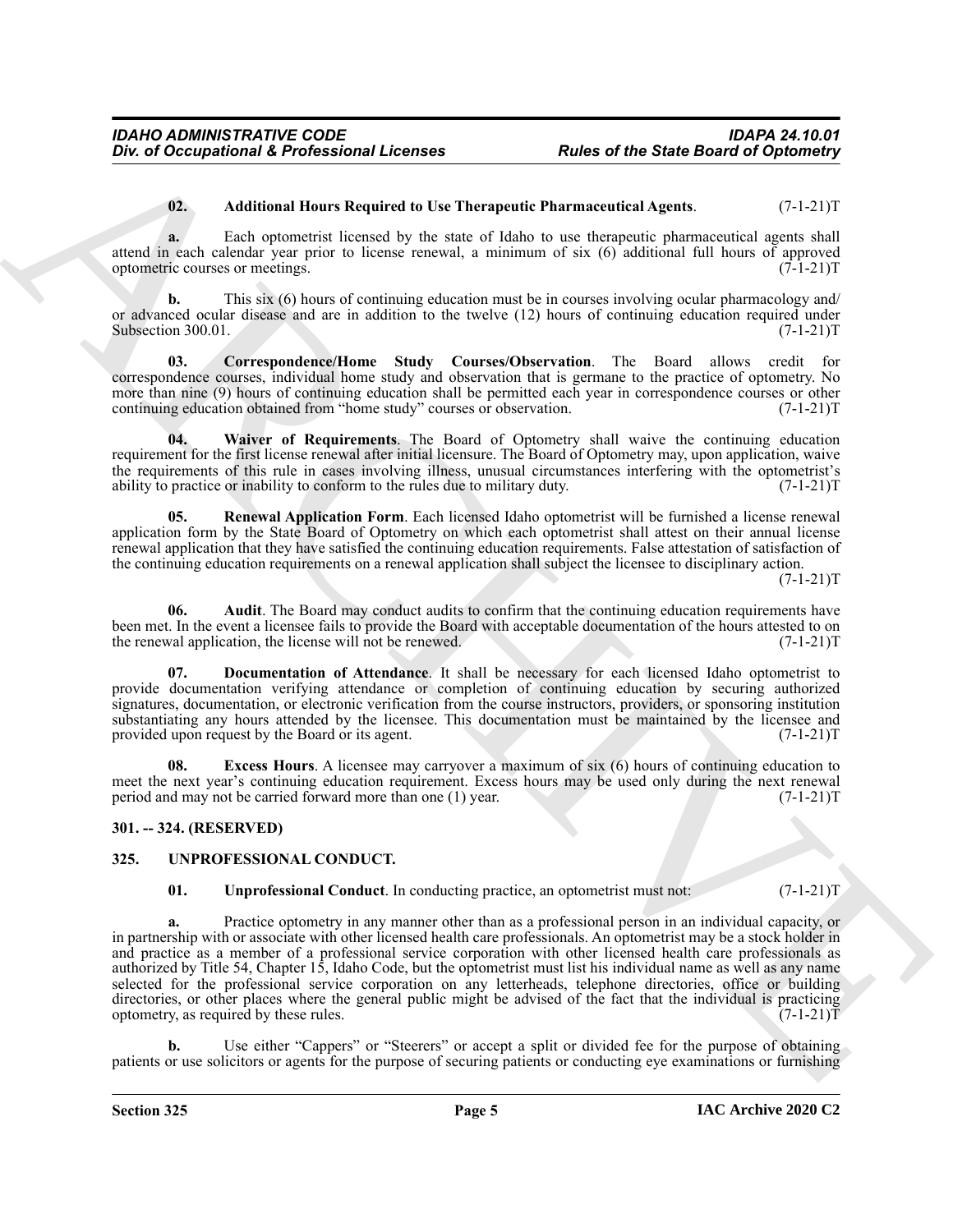| optometric services. |  |   |  |   |  |  |  | $(7-1-21)T$ |   |     |  |
|----------------------|--|---|--|---|--|--|--|-------------|---|-----|--|
|                      |  | . |  | . |  |  |  |             | . | $-$ |  |

**c.** Allow his prescription files and records to be used by any unlicensed person, firm, or corporation not under the direct control of that optometrist for the practice of optometry. (7-1-21)T

| Fail to perform services for which fees have been received. | $(7-1-21)T$ |
|-------------------------------------------------------------|-------------|
| File false reports of services performed or fees rendered.  | $(7-1-21)T$ |

Box of Occupational & Professional Licenses<br>
spheres of the State Board of Optional Sympatrics and manths in terms of by a symbiantal period, for  $\alpha$ , consequent<br>
and can be the consensus of the spheres of the spheres of **f.** Permit the use of his name or professional title by or in conjunction with any person not an optometrist, or any firm, company, corporation or military association which illegally practices or in any manner holds himself or itself out to the public as being entitled to practice the profession of optometry when not licensed to do so under the law of Idaho or which uses the title "Optometric Services" in such a manner in advertising as to convey to the public the impression that the individual or corporation is entitled to practice optometry or furnish optometric advice or services when not so authorized by law. (7-1-21)T

## <span id="page-5-0"></span>**326. -- 424. (RESERVED)**

## <span id="page-5-2"></span><span id="page-5-1"></span>**425. GROSS INCOMPETENCE.**

Any behavior or practice on the part of the licensed optometrist which demonstrates a lack of competence with respect to discharging professional obligations or duties which might result in injury or damage to a patient whether such injury or damage actually occurs or not and in particular, the Board defines as "gross incompetence" any of the following: (7-1-21)T following: (7-1-21)T

<span id="page-5-7"></span>**01. Failure to Meet Prevailing Standards**. Failure to meet prevailing standards, or willful rendering of substandard care, either individually or as part of a third party reimbursement agreement or by other agreement.  $(7-1-21)T$ 

<span id="page-5-8"></span>**02. Failure to Meet Prevailing Standards in the Referral of Any Patient Who Is Suffering From Any Apparent or Suspected Pathological Condition**. A failure to meet prevailing standards in the referral of any patient who is suffering from any apparent or suspected pathological condition to a person competent and licensed to properly treat or diagnose the condition. (7-1-21)T

<span id="page-5-4"></span>**03. Employment of Techniques or Methods of Practice**. Employment of techniques or methods of practice in treating or prescribing for a patient when he does not have proper training in the technique or methods of practice.  $(7-1-21)T$ practice. (7-1-21)T

<span id="page-5-6"></span>**04. Failure to Advise Patient of Possible Danger When a Lens Not Meeting Impact Resistance Standards of F.D.A**. Failure to advise his patient of possible danger when a lens does not meet impact resistance standards of F.D.A. Regulation, 21 CFR 801.410, and is provided to the patient. (7-1-21) standards of F.D.A. Regulation, 21 CFR 801.410, and is provided to the patient.

<span id="page-5-9"></span>**05.** Failure to Provide Follow-Up Care. Failure to provide follow-up care according to prevailing standards.  $(7-1-21)T$ standards. (7-1-21)T

<span id="page-5-3"></span>**06.** Displaying Gross Ignorance or Demonstrating Gross Inefficiency. Displaying gross ignorance or Saturdary in the care of a patient. (7-1-21)T or demonstrating gross inefficiency in the care of a patient.

<span id="page-5-10"></span>**07. Failure to Verify the Specifications of All Lenses**. Failure to verify the specifications of all lenses provided by him.  $(7-1-21)T$ 

<span id="page-5-5"></span>**08. Failing to Perform Tests and Record Findings**. In the course of an examination of a patient, failure to perform tests and record findings in a manner consistent with prevailing standards of optometric care.  $(7-1-21)T$ 

<span id="page-5-11"></span>**09. Using Pharmaceutical Agents**. Using pharmaceutical agents in the practice of optometry without having attended sufficient training programs or schools and acquiring the knowledge necessary to use the drugs in a competent manner. (7-1-21)T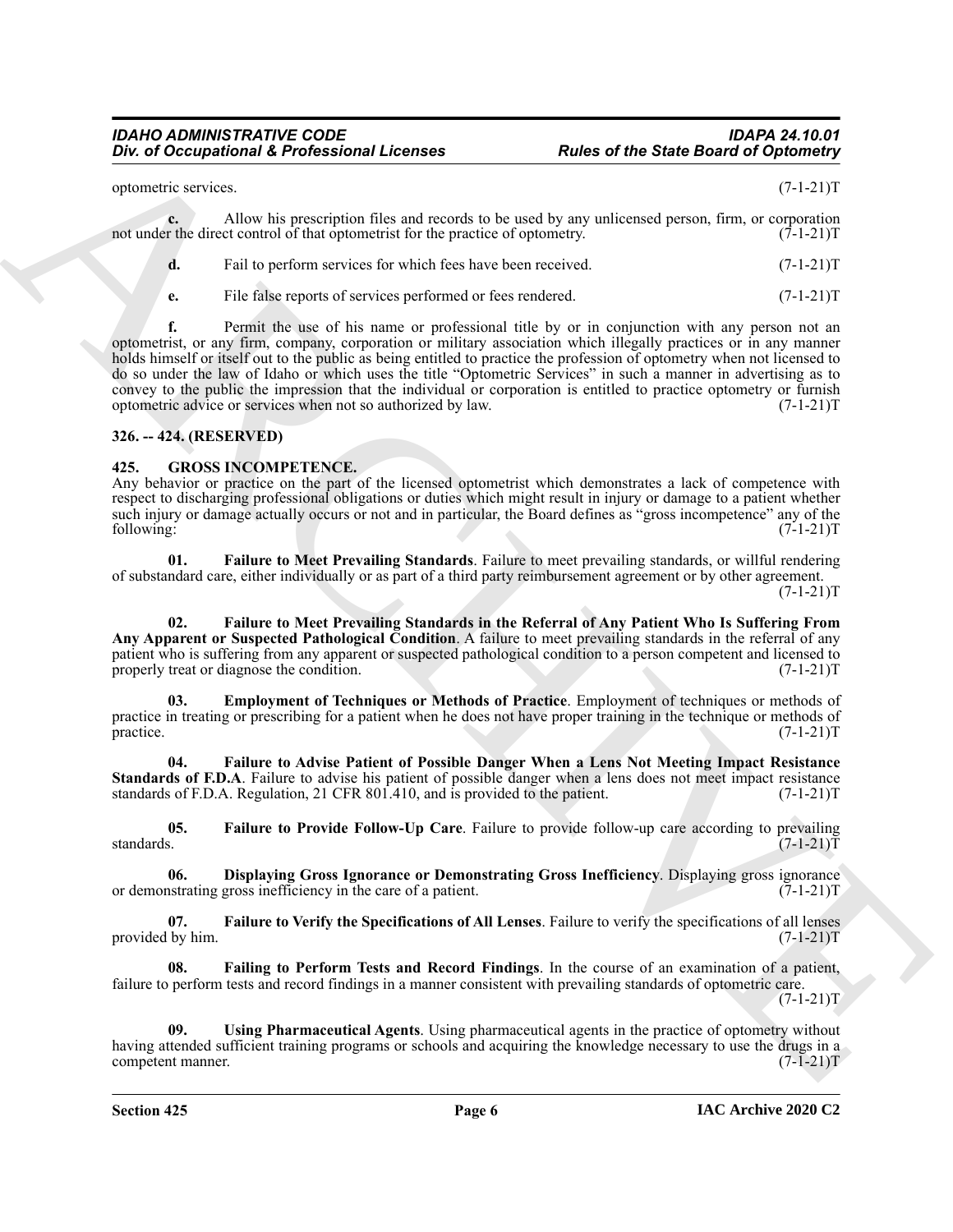#### <span id="page-6-10"></span><span id="page-6-9"></span><span id="page-6-7"></span><span id="page-6-0"></span>**426. -- 449. (RESERVED)**

#### <span id="page-6-5"></span><span id="page-6-3"></span><span id="page-6-2"></span><span id="page-6-1"></span>**450. PRESCRIPTIONS FOR SPECTACLES AND CONTACT LENSES.**

<span id="page-6-8"></span><span id="page-6-6"></span>

| Illegal Prescription Sale, Administration, Distribution, or Use of Drugs. Prescribing, selling,<br>10.<br>administering, distributing, giving, or using drugs legally classified. Prescribing, selling, administering, distributing,<br>giving, or using drugs legally classified as a controlled substance or as an addictive or dangerous drug for other than<br>accepted diagnostic or therapeutic purposes.<br>$(7-1-21)T$<br>11.<br>Disciplinary Action or Sanctions. Disciplinary action or sanctions taken by another state,<br>jurisdiction, peer review body or a professional association or society against an optometrist for acts or conduct<br>similar to acts or conduct which would constitute grounds for action as defined under "Rules of the Idaho Board of<br>Optometry."<br>$(7-1-21)T$<br>12.<br><b>Sanitary Office.</b> Failure to maintain sanitary office conditions, equipment, and use appropriate<br>techniques and procedures.<br>$(7-1-21)T$<br>Failure to Release Prescription. Failure to release either a spectacle or contact lens prescription as<br>13.<br>required by Federal law.<br>$(7-1-21)T$<br><b>Sufficient Training or Education.</b> Performing procedures without having successfully completed<br>14.<br>education, instruction or certification.<br>$(7-1-21)T$<br>426. -- 449. (RESERVED)<br>PRESCRIPTIONS FOR SPECTACLES AND CONTACT LENSES.<br>450.<br>Eyeglasses and contact lenses, including plano or cosmetic contact lenses, may only be dispensed upon a current<br>prescription issued by an optometrist or medical physician. Every prescription written or issued by an optometrist<br>practicing in Idaho shall contain at least the following information:<br>$(7-1-21)T$<br>01.<br><b>Prescription for Spectacles.</b> Prescriptions for spectacles must contain the following:<br>$(7-1-21)T$<br>Sphere, cylinder, axis, prism power and additional power, if applicable; and<br>$(7-1-21)T$<br>a.<br>The standard expiration date of the prescription must be at least one (1) year from date the<br>b.<br>prescription was originally issued.<br>$(7-1-21)T$<br>All Prescriptions for Rigid Contact Lenses. All prescriptions for rigid contact lenses must<br>02.<br>contain at least the following information:<br>$(7-1-21)T$<br>$(7-1-21)T$<br>Base curve;<br>a.<br>Lens manufacturer or "brand" name;<br>$(7-1-21)T$<br>b.<br>$(7-1-21)T$<br>Overall diameter;<br>c.<br>$(7-1-21)T$<br>d.<br>Lens material;<br>$(7-1-21)T$<br>Power; and<br>e.<br>f.<br>The standard expiration date of the prescription must be at least one (1) year from date the<br>prescription was originally issued. A shorter prescription period may be allowed when based upon a documented<br>medical condition.<br>$(7-1-21)T$<br>03.<br>All Prescriptions for Soft Contact Lenses. All prescriptions for soft contact lenses must contain<br>at least the following information:<br>$(7-1-21)T$<br>Lens manufacturer or "brand" name;<br>$(7-1-21)T$<br>a.<br>$(7-1-21)T$<br>Series or base curve;<br>b. | Div. of Occupational & Professional Licenses | <b>Rules of the State Board of Optometry</b> |  |
|----------------------------------------------------------------------------------------------------------------------------------------------------------------------------------------------------------------------------------------------------------------------------------------------------------------------------------------------------------------------------------------------------------------------------------------------------------------------------------------------------------------------------------------------------------------------------------------------------------------------------------------------------------------------------------------------------------------------------------------------------------------------------------------------------------------------------------------------------------------------------------------------------------------------------------------------------------------------------------------------------------------------------------------------------------------------------------------------------------------------------------------------------------------------------------------------------------------------------------------------------------------------------------------------------------------------------------------------------------------------------------------------------------------------------------------------------------------------------------------------------------------------------------------------------------------------------------------------------------------------------------------------------------------------------------------------------------------------------------------------------------------------------------------------------------------------------------------------------------------------------------------------------------------------------------------------------------------------------------------------------------------------------------------------------------------------------------------------------------------------------------------------------------------------------------------------------------------------------------------------------------------------------------------------------------------------------------------------------------------------------------------------------------------------------------------------------------------------------------------------------------------------------------------------------------------------------------------------------------------------------------------------------------------------------------------------------------------------------------------------------------------------------------------------------------------------------------------------------------------------------------------------------------------------------------------------------------------------------------------------------------------------------------------------------------------|----------------------------------------------|----------------------------------------------|--|
|                                                                                                                                                                                                                                                                                                                                                                                                                                                                                                                                                                                                                                                                                                                                                                                                                                                                                                                                                                                                                                                                                                                                                                                                                                                                                                                                                                                                                                                                                                                                                                                                                                                                                                                                                                                                                                                                                                                                                                                                                                                                                                                                                                                                                                                                                                                                                                                                                                                                                                                                                                                                                                                                                                                                                                                                                                                                                                                                                                                                                                                                |                                              |                                              |  |
|                                                                                                                                                                                                                                                                                                                                                                                                                                                                                                                                                                                                                                                                                                                                                                                                                                                                                                                                                                                                                                                                                                                                                                                                                                                                                                                                                                                                                                                                                                                                                                                                                                                                                                                                                                                                                                                                                                                                                                                                                                                                                                                                                                                                                                                                                                                                                                                                                                                                                                                                                                                                                                                                                                                                                                                                                                                                                                                                                                                                                                                                |                                              |                                              |  |
|                                                                                                                                                                                                                                                                                                                                                                                                                                                                                                                                                                                                                                                                                                                                                                                                                                                                                                                                                                                                                                                                                                                                                                                                                                                                                                                                                                                                                                                                                                                                                                                                                                                                                                                                                                                                                                                                                                                                                                                                                                                                                                                                                                                                                                                                                                                                                                                                                                                                                                                                                                                                                                                                                                                                                                                                                                                                                                                                                                                                                                                                |                                              |                                              |  |
|                                                                                                                                                                                                                                                                                                                                                                                                                                                                                                                                                                                                                                                                                                                                                                                                                                                                                                                                                                                                                                                                                                                                                                                                                                                                                                                                                                                                                                                                                                                                                                                                                                                                                                                                                                                                                                                                                                                                                                                                                                                                                                                                                                                                                                                                                                                                                                                                                                                                                                                                                                                                                                                                                                                                                                                                                                                                                                                                                                                                                                                                |                                              |                                              |  |
|                                                                                                                                                                                                                                                                                                                                                                                                                                                                                                                                                                                                                                                                                                                                                                                                                                                                                                                                                                                                                                                                                                                                                                                                                                                                                                                                                                                                                                                                                                                                                                                                                                                                                                                                                                                                                                                                                                                                                                                                                                                                                                                                                                                                                                                                                                                                                                                                                                                                                                                                                                                                                                                                                                                                                                                                                                                                                                                                                                                                                                                                |                                              |                                              |  |
|                                                                                                                                                                                                                                                                                                                                                                                                                                                                                                                                                                                                                                                                                                                                                                                                                                                                                                                                                                                                                                                                                                                                                                                                                                                                                                                                                                                                                                                                                                                                                                                                                                                                                                                                                                                                                                                                                                                                                                                                                                                                                                                                                                                                                                                                                                                                                                                                                                                                                                                                                                                                                                                                                                                                                                                                                                                                                                                                                                                                                                                                |                                              |                                              |  |
|                                                                                                                                                                                                                                                                                                                                                                                                                                                                                                                                                                                                                                                                                                                                                                                                                                                                                                                                                                                                                                                                                                                                                                                                                                                                                                                                                                                                                                                                                                                                                                                                                                                                                                                                                                                                                                                                                                                                                                                                                                                                                                                                                                                                                                                                                                                                                                                                                                                                                                                                                                                                                                                                                                                                                                                                                                                                                                                                                                                                                                                                |                                              |                                              |  |
|                                                                                                                                                                                                                                                                                                                                                                                                                                                                                                                                                                                                                                                                                                                                                                                                                                                                                                                                                                                                                                                                                                                                                                                                                                                                                                                                                                                                                                                                                                                                                                                                                                                                                                                                                                                                                                                                                                                                                                                                                                                                                                                                                                                                                                                                                                                                                                                                                                                                                                                                                                                                                                                                                                                                                                                                                                                                                                                                                                                                                                                                |                                              |                                              |  |
|                                                                                                                                                                                                                                                                                                                                                                                                                                                                                                                                                                                                                                                                                                                                                                                                                                                                                                                                                                                                                                                                                                                                                                                                                                                                                                                                                                                                                                                                                                                                                                                                                                                                                                                                                                                                                                                                                                                                                                                                                                                                                                                                                                                                                                                                                                                                                                                                                                                                                                                                                                                                                                                                                                                                                                                                                                                                                                                                                                                                                                                                |                                              |                                              |  |
|                                                                                                                                                                                                                                                                                                                                                                                                                                                                                                                                                                                                                                                                                                                                                                                                                                                                                                                                                                                                                                                                                                                                                                                                                                                                                                                                                                                                                                                                                                                                                                                                                                                                                                                                                                                                                                                                                                                                                                                                                                                                                                                                                                                                                                                                                                                                                                                                                                                                                                                                                                                                                                                                                                                                                                                                                                                                                                                                                                                                                                                                |                                              |                                              |  |
|                                                                                                                                                                                                                                                                                                                                                                                                                                                                                                                                                                                                                                                                                                                                                                                                                                                                                                                                                                                                                                                                                                                                                                                                                                                                                                                                                                                                                                                                                                                                                                                                                                                                                                                                                                                                                                                                                                                                                                                                                                                                                                                                                                                                                                                                                                                                                                                                                                                                                                                                                                                                                                                                                                                                                                                                                                                                                                                                                                                                                                                                |                                              |                                              |  |
|                                                                                                                                                                                                                                                                                                                                                                                                                                                                                                                                                                                                                                                                                                                                                                                                                                                                                                                                                                                                                                                                                                                                                                                                                                                                                                                                                                                                                                                                                                                                                                                                                                                                                                                                                                                                                                                                                                                                                                                                                                                                                                                                                                                                                                                                                                                                                                                                                                                                                                                                                                                                                                                                                                                                                                                                                                                                                                                                                                                                                                                                |                                              |                                              |  |
|                                                                                                                                                                                                                                                                                                                                                                                                                                                                                                                                                                                                                                                                                                                                                                                                                                                                                                                                                                                                                                                                                                                                                                                                                                                                                                                                                                                                                                                                                                                                                                                                                                                                                                                                                                                                                                                                                                                                                                                                                                                                                                                                                                                                                                                                                                                                                                                                                                                                                                                                                                                                                                                                                                                                                                                                                                                                                                                                                                                                                                                                |                                              |                                              |  |
|                                                                                                                                                                                                                                                                                                                                                                                                                                                                                                                                                                                                                                                                                                                                                                                                                                                                                                                                                                                                                                                                                                                                                                                                                                                                                                                                                                                                                                                                                                                                                                                                                                                                                                                                                                                                                                                                                                                                                                                                                                                                                                                                                                                                                                                                                                                                                                                                                                                                                                                                                                                                                                                                                                                                                                                                                                                                                                                                                                                                                                                                |                                              |                                              |  |
|                                                                                                                                                                                                                                                                                                                                                                                                                                                                                                                                                                                                                                                                                                                                                                                                                                                                                                                                                                                                                                                                                                                                                                                                                                                                                                                                                                                                                                                                                                                                                                                                                                                                                                                                                                                                                                                                                                                                                                                                                                                                                                                                                                                                                                                                                                                                                                                                                                                                                                                                                                                                                                                                                                                                                                                                                                                                                                                                                                                                                                                                |                                              |                                              |  |
|                                                                                                                                                                                                                                                                                                                                                                                                                                                                                                                                                                                                                                                                                                                                                                                                                                                                                                                                                                                                                                                                                                                                                                                                                                                                                                                                                                                                                                                                                                                                                                                                                                                                                                                                                                                                                                                                                                                                                                                                                                                                                                                                                                                                                                                                                                                                                                                                                                                                                                                                                                                                                                                                                                                                                                                                                                                                                                                                                                                                                                                                |                                              |                                              |  |
|                                                                                                                                                                                                                                                                                                                                                                                                                                                                                                                                                                                                                                                                                                                                                                                                                                                                                                                                                                                                                                                                                                                                                                                                                                                                                                                                                                                                                                                                                                                                                                                                                                                                                                                                                                                                                                                                                                                                                                                                                                                                                                                                                                                                                                                                                                                                                                                                                                                                                                                                                                                                                                                                                                                                                                                                                                                                                                                                                                                                                                                                |                                              |                                              |  |
|                                                                                                                                                                                                                                                                                                                                                                                                                                                                                                                                                                                                                                                                                                                                                                                                                                                                                                                                                                                                                                                                                                                                                                                                                                                                                                                                                                                                                                                                                                                                                                                                                                                                                                                                                                                                                                                                                                                                                                                                                                                                                                                                                                                                                                                                                                                                                                                                                                                                                                                                                                                                                                                                                                                                                                                                                                                                                                                                                                                                                                                                |                                              |                                              |  |
|                                                                                                                                                                                                                                                                                                                                                                                                                                                                                                                                                                                                                                                                                                                                                                                                                                                                                                                                                                                                                                                                                                                                                                                                                                                                                                                                                                                                                                                                                                                                                                                                                                                                                                                                                                                                                                                                                                                                                                                                                                                                                                                                                                                                                                                                                                                                                                                                                                                                                                                                                                                                                                                                                                                                                                                                                                                                                                                                                                                                                                                                |                                              |                                              |  |
|                                                                                                                                                                                                                                                                                                                                                                                                                                                                                                                                                                                                                                                                                                                                                                                                                                                                                                                                                                                                                                                                                                                                                                                                                                                                                                                                                                                                                                                                                                                                                                                                                                                                                                                                                                                                                                                                                                                                                                                                                                                                                                                                                                                                                                                                                                                                                                                                                                                                                                                                                                                                                                                                                                                                                                                                                                                                                                                                                                                                                                                                |                                              |                                              |  |

<span id="page-6-4"></span>

| <b>a.</b> | Lens manufacturer or "brand" name; | $(7-1-21)T$ |
|-----------|------------------------------------|-------------|
| <b>b.</b> | Series or base curve;              | $(7-1-21)T$ |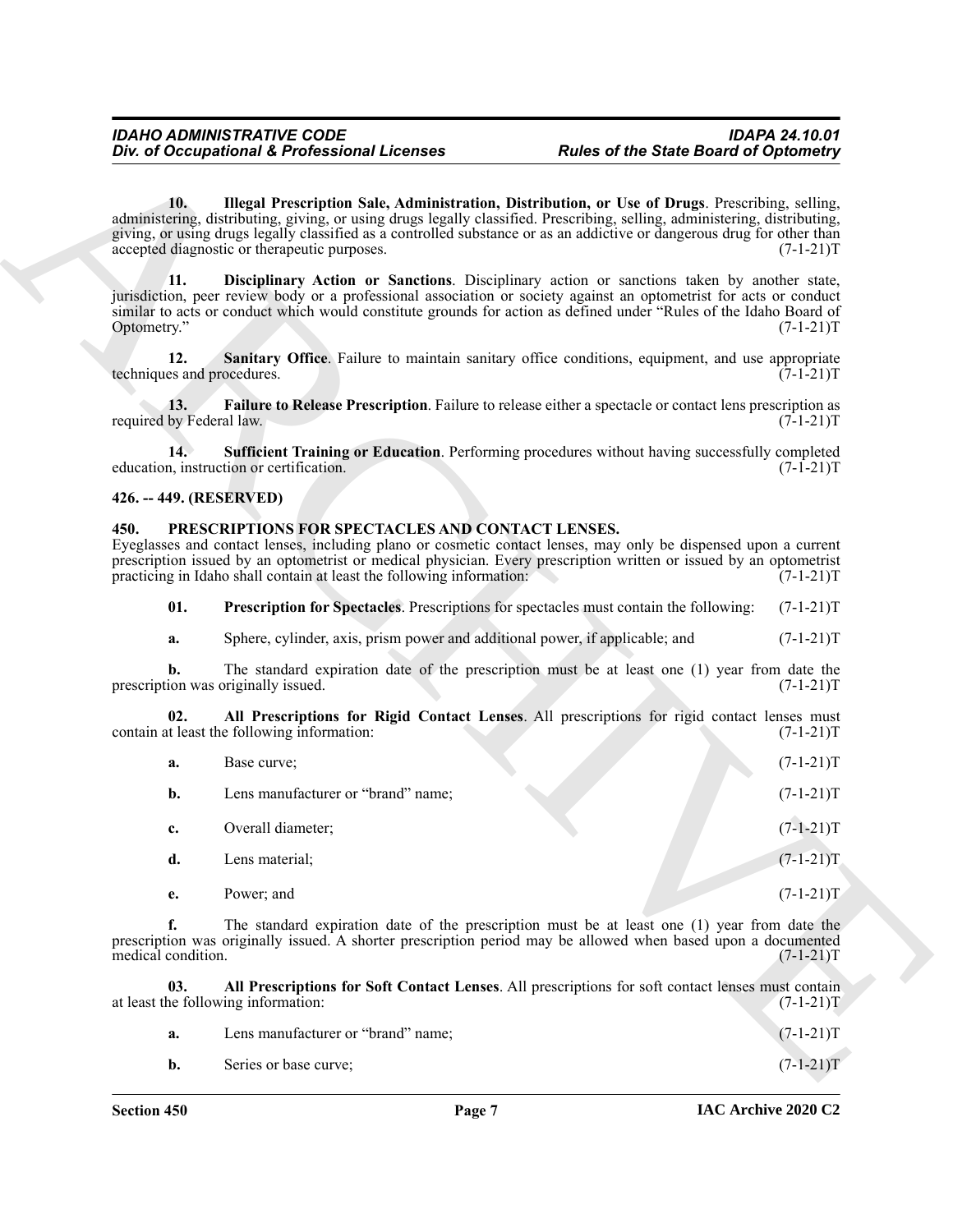| $c_{\bullet}$ | Power;                   | $(7-1-21)T$ |
|---------------|--------------------------|-------------|
|               | Diameter, if applicable; | $(7-1-21)T$ |

**e.** Color, if applicable; and (7-1-21)T

**f.** The standard expiration date of the prescription is one (1) year from date the prescription was originally issued. A shorter prescription period may be allowed when based upon a documented medical condition.  $(7-1-21)T$ 

**04.** Alteration of Prescriptions. A person may not alter the specifications of an ophthalmic lens ion without the prescribing doctor's consent. (7-1-21) prescription without the prescribing doctor's consent.

<span id="page-7-13"></span><span id="page-7-12"></span>**05. Expired Contact Lens Prescription**. A person may not fill an expired contact lens prescription.  $(7-1-21)T$ 

<span id="page-7-14"></span>**06. Fitting and Dispensing Contact Lenses**. (7-1-21)T

**a.** Contact lenses may be fitted only by an optometrist, or licensed physician.  $(7-1-21)$ T

**b.** An ophthalmic dispenser may dispense contact lenses on a fully written contact lens prescription  $\gamma$  an optometrist or licensed physician. issued by an optometrist or licensed physician.

Notwithstanding Subsection 450.06.b., an optometrist, or licensed physician who issues a contact remains professionally responsible to the patient. (7-1-21)<sup>T</sup> lens prescription remains professionally responsible to the patient.

#### <span id="page-7-0"></span>**451. -- 474. (RESERVED)**

#### <span id="page-7-8"></span><span id="page-7-7"></span><span id="page-7-1"></span>**475. PATIENTS RECORDS.**

*Div. of Occupational K. Professional Licenses Padisa of the State Board of Optimizing*<br>
C. L. Unit, if equivalently, and<br>
C. L. Unit, if equivalently, and<br>  $\mathbf{r} = \frac{1}{2}$  The stated explorite state of the preceding **01. Optometrist Shall Keep a Complete Record of All Patients Examined**. Every optometrist practicing in the state of Idaho shall keep a complete record of all patients examined by him or for whom he has adapted optical accessories, including copies of prescriptions issued to the patient and copies of statements of charges delivered or provided to the patient. All such records shall be maintained in an orderly and accessible manner and place and shall be maintained for at least five (5) years following the optometrist's last professional contact with the patient. Failure to maintain such records is deemed to be unprofessional conduct and constitutes gross incompetence in the handling of the patient's affairs.  $(7-1-21)T$ 

<span id="page-7-9"></span>**02. Prescription Files**. The prescription files and all records pertaining to the practice of optometry shall be maintained as the sole property of the optometrist and not be distributed to any unlicensed person except as required by law or when lawfully subpoenaed in a criminal or civil proceeding in court, or subpoenaed for presentation at a deposition or hearing authorized by the Board of Optometry. (7-1-21)T

<span id="page-7-10"></span>**03. Storage of Patient Records**. Storage of patient records must be in compliance with rules in accordance with Health Insurance Portability and Accountability Act (HIPAA) including that patient records must be stored in an area inaccessible to patients. (7-1-21)T

#### <span id="page-7-2"></span>**476. -- 499. (RESERVED)**

#### <span id="page-7-11"></span><span id="page-7-3"></span>**500. PRECEPTORSHIP PROGRAM.**

An optometrist may use a student of optometry in his office under his direct supervision for educational purposes.  $(7-1-21)T$ 

#### <span id="page-7-4"></span>**501. -- 524. (RESERVED)**

#### <span id="page-7-6"></span><span id="page-7-5"></span>**525. GENERAL RULES.**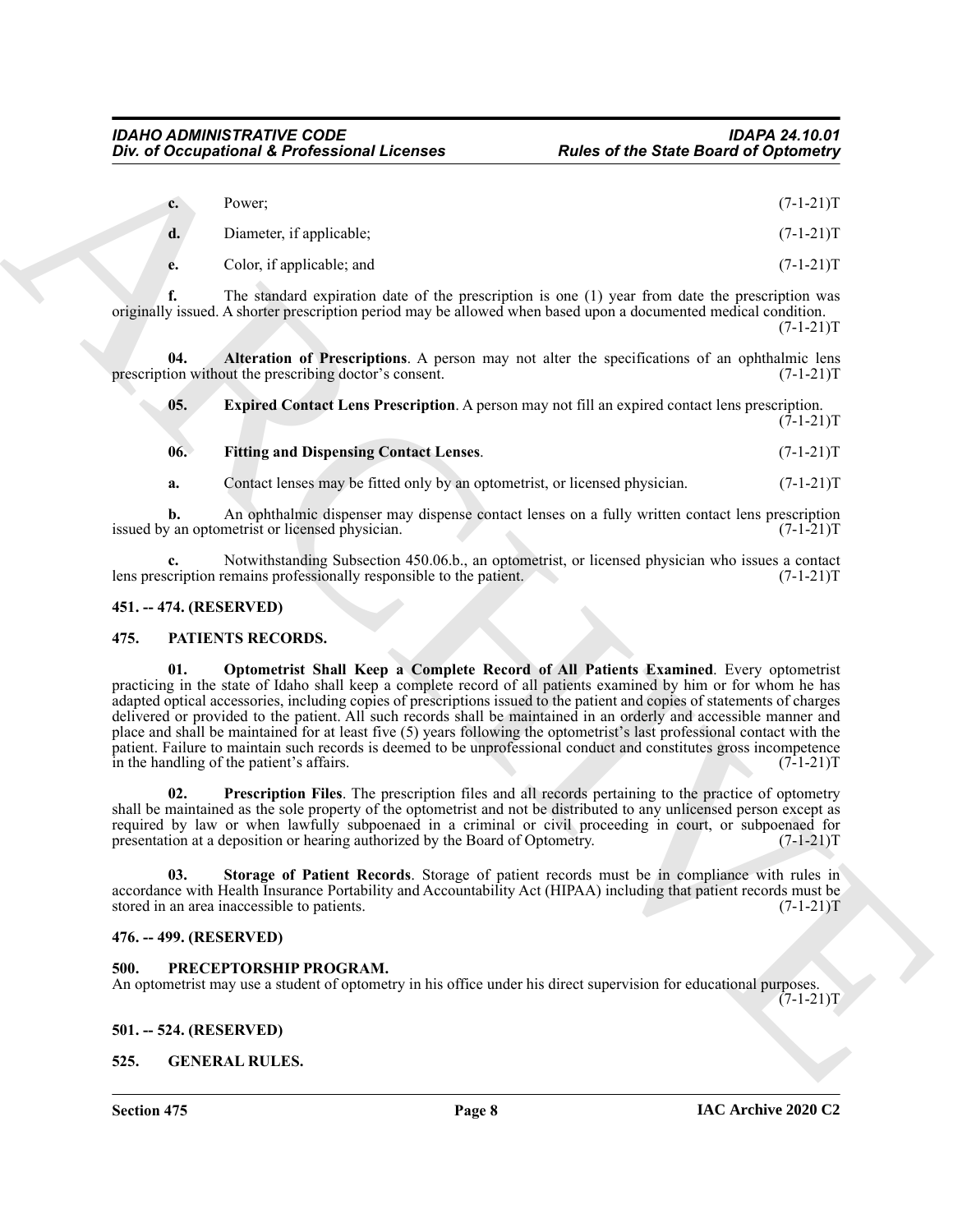<span id="page-8-7"></span>

| Engaging as an Advisor or Staff Optometrist. An optometrist may be engaged as an advisor for<br>01.<br>or be engaged as a staff optometrist for an administrator for:<br>Industrial plants where industrial vision programs are being, or have been instituted.<br>a.<br>Health programs sponsored or funded by any agency or municipal county, state or federal<br>b.<br>government.<br>Research organizations or educational institutions.<br>c.<br>d.<br>Insurance companies.<br>Hospitals.<br>e.<br>f.<br>Ophthalmologists.<br>Corporations where the optometrist's full time is engaged by the corporation to care for the visual<br>needs of the employees of such corporation and their families.<br>Professional Responsibilities. Provided, however, that in acting in the capacity of consultant,<br>02.<br>advisor, or staff optometrists, the optometrist shall at all times remain cognizant of his professional responsibilities<br>and shall with demeanor, decorum and determination retain his right of independent professional judgment and title<br>in all situations and circumstances and in a manner similar to that which he would exercise if he were engaged in<br>practice in his own office.<br>526. -- 574. (RESERVED)<br>FEES.<br>575.<br><b>AMOUNT</b><br><b>FEE TYPE</b><br>(Not to Exceed)<br>License Application<br>\$100<br><b>Annual Fund</b><br>\$75<br>Annual Renewal<br>\$75<br>\$10<br>Certificate to obtain and use pharmaceutical agents<br>As provided in<br>Reinstatement<br>Section 67-2614, Idaho Code<br>576. -- 599. (RESERVED)<br>BOARD CERTIFICATION OF OPTOMETRIST AUTHORIZED TO OBTAIN AND USE<br>600.<br>PHARMACEUTICAL AGENTS.<br>01.<br>The Right to Obtain and Use Topically Applied Diagnostic Pharmaceutical Agents. The right<br>to obtain and use topically applied diagnostic pharmaceutical agents for use in diagnosis of another in the practice of<br>optometry as defined by Section 54-1501, Idaho Code, is subject to the following conditions set out below: $(7-1-21)$ T<br>Optometrists who have obtained a certificate from the Board of Optometry authorizing them to<br>a.<br>obtain and use topically applied diagnostic pharmaceutical agents shall obtain, from pharmacists licensed by the state<br>of Idaho, or from any other source, and use only those agents listed below:<br>$(7-1-21)T$ | Div. of Occupational & Professional Licenses | <b>Rules of the State Board of Optometry</b> |             |
|------------------------------------------------------------------------------------------------------------------------------------------------------------------------------------------------------------------------------------------------------------------------------------------------------------------------------------------------------------------------------------------------------------------------------------------------------------------------------------------------------------------------------------------------------------------------------------------------------------------------------------------------------------------------------------------------------------------------------------------------------------------------------------------------------------------------------------------------------------------------------------------------------------------------------------------------------------------------------------------------------------------------------------------------------------------------------------------------------------------------------------------------------------------------------------------------------------------------------------------------------------------------------------------------------------------------------------------------------------------------------------------------------------------------------------------------------------------------------------------------------------------------------------------------------------------------------------------------------------------------------------------------------------------------------------------------------------------------------------------------------------------------------------------------------------------------------------------------------------------------------------------------------------------------------------------------------------------------------------------------------------------------------------------------------------------------------------------------------------------------------------------------------------------------------------------------------------------------------------------------------------------------------------------------------------------------------------------------------------------------------|----------------------------------------------|----------------------------------------------|-------------|
|                                                                                                                                                                                                                                                                                                                                                                                                                                                                                                                                                                                                                                                                                                                                                                                                                                                                                                                                                                                                                                                                                                                                                                                                                                                                                                                                                                                                                                                                                                                                                                                                                                                                                                                                                                                                                                                                                                                                                                                                                                                                                                                                                                                                                                                                                                                                                                              |                                              |                                              | $(7-1-21)T$ |
|                                                                                                                                                                                                                                                                                                                                                                                                                                                                                                                                                                                                                                                                                                                                                                                                                                                                                                                                                                                                                                                                                                                                                                                                                                                                                                                                                                                                                                                                                                                                                                                                                                                                                                                                                                                                                                                                                                                                                                                                                                                                                                                                                                                                                                                                                                                                                                              |                                              |                                              | $(7-1-21)T$ |
|                                                                                                                                                                                                                                                                                                                                                                                                                                                                                                                                                                                                                                                                                                                                                                                                                                                                                                                                                                                                                                                                                                                                                                                                                                                                                                                                                                                                                                                                                                                                                                                                                                                                                                                                                                                                                                                                                                                                                                                                                                                                                                                                                                                                                                                                                                                                                                              |                                              |                                              | $(7-1-21)T$ |
|                                                                                                                                                                                                                                                                                                                                                                                                                                                                                                                                                                                                                                                                                                                                                                                                                                                                                                                                                                                                                                                                                                                                                                                                                                                                                                                                                                                                                                                                                                                                                                                                                                                                                                                                                                                                                                                                                                                                                                                                                                                                                                                                                                                                                                                                                                                                                                              |                                              |                                              | $(7-1-21)T$ |
|                                                                                                                                                                                                                                                                                                                                                                                                                                                                                                                                                                                                                                                                                                                                                                                                                                                                                                                                                                                                                                                                                                                                                                                                                                                                                                                                                                                                                                                                                                                                                                                                                                                                                                                                                                                                                                                                                                                                                                                                                                                                                                                                                                                                                                                                                                                                                                              |                                              |                                              | $(7-1-21)T$ |
|                                                                                                                                                                                                                                                                                                                                                                                                                                                                                                                                                                                                                                                                                                                                                                                                                                                                                                                                                                                                                                                                                                                                                                                                                                                                                                                                                                                                                                                                                                                                                                                                                                                                                                                                                                                                                                                                                                                                                                                                                                                                                                                                                                                                                                                                                                                                                                              |                                              |                                              | $(7-1-21)T$ |
|                                                                                                                                                                                                                                                                                                                                                                                                                                                                                                                                                                                                                                                                                                                                                                                                                                                                                                                                                                                                                                                                                                                                                                                                                                                                                                                                                                                                                                                                                                                                                                                                                                                                                                                                                                                                                                                                                                                                                                                                                                                                                                                                                                                                                                                                                                                                                                              |                                              |                                              | $(7-1-21)T$ |
|                                                                                                                                                                                                                                                                                                                                                                                                                                                                                                                                                                                                                                                                                                                                                                                                                                                                                                                                                                                                                                                                                                                                                                                                                                                                                                                                                                                                                                                                                                                                                                                                                                                                                                                                                                                                                                                                                                                                                                                                                                                                                                                                                                                                                                                                                                                                                                              |                                              |                                              | $(7-1-21)T$ |
|                                                                                                                                                                                                                                                                                                                                                                                                                                                                                                                                                                                                                                                                                                                                                                                                                                                                                                                                                                                                                                                                                                                                                                                                                                                                                                                                                                                                                                                                                                                                                                                                                                                                                                                                                                                                                                                                                                                                                                                                                                                                                                                                                                                                                                                                                                                                                                              |                                              |                                              | $(7-1-21)T$ |
|                                                                                                                                                                                                                                                                                                                                                                                                                                                                                                                                                                                                                                                                                                                                                                                                                                                                                                                                                                                                                                                                                                                                                                                                                                                                                                                                                                                                                                                                                                                                                                                                                                                                                                                                                                                                                                                                                                                                                                                                                                                                                                                                                                                                                                                                                                                                                                              |                                              |                                              |             |
|                                                                                                                                                                                                                                                                                                                                                                                                                                                                                                                                                                                                                                                                                                                                                                                                                                                                                                                                                                                                                                                                                                                                                                                                                                                                                                                                                                                                                                                                                                                                                                                                                                                                                                                                                                                                                                                                                                                                                                                                                                                                                                                                                                                                                                                                                                                                                                              |                                              |                                              |             |
|                                                                                                                                                                                                                                                                                                                                                                                                                                                                                                                                                                                                                                                                                                                                                                                                                                                                                                                                                                                                                                                                                                                                                                                                                                                                                                                                                                                                                                                                                                                                                                                                                                                                                                                                                                                                                                                                                                                                                                                                                                                                                                                                                                                                                                                                                                                                                                              |                                              |                                              |             |
|                                                                                                                                                                                                                                                                                                                                                                                                                                                                                                                                                                                                                                                                                                                                                                                                                                                                                                                                                                                                                                                                                                                                                                                                                                                                                                                                                                                                                                                                                                                                                                                                                                                                                                                                                                                                                                                                                                                                                                                                                                                                                                                                                                                                                                                                                                                                                                              |                                              |                                              |             |
|                                                                                                                                                                                                                                                                                                                                                                                                                                                                                                                                                                                                                                                                                                                                                                                                                                                                                                                                                                                                                                                                                                                                                                                                                                                                                                                                                                                                                                                                                                                                                                                                                                                                                                                                                                                                                                                                                                                                                                                                                                                                                                                                                                                                                                                                                                                                                                              |                                              |                                              |             |
|                                                                                                                                                                                                                                                                                                                                                                                                                                                                                                                                                                                                                                                                                                                                                                                                                                                                                                                                                                                                                                                                                                                                                                                                                                                                                                                                                                                                                                                                                                                                                                                                                                                                                                                                                                                                                                                                                                                                                                                                                                                                                                                                                                                                                                                                                                                                                                              |                                              |                                              |             |
|                                                                                                                                                                                                                                                                                                                                                                                                                                                                                                                                                                                                                                                                                                                                                                                                                                                                                                                                                                                                                                                                                                                                                                                                                                                                                                                                                                                                                                                                                                                                                                                                                                                                                                                                                                                                                                                                                                                                                                                                                                                                                                                                                                                                                                                                                                                                                                              |                                              |                                              |             |
|                                                                                                                                                                                                                                                                                                                                                                                                                                                                                                                                                                                                                                                                                                                                                                                                                                                                                                                                                                                                                                                                                                                                                                                                                                                                                                                                                                                                                                                                                                                                                                                                                                                                                                                                                                                                                                                                                                                                                                                                                                                                                                                                                                                                                                                                                                                                                                              |                                              |                                              |             |
|                                                                                                                                                                                                                                                                                                                                                                                                                                                                                                                                                                                                                                                                                                                                                                                                                                                                                                                                                                                                                                                                                                                                                                                                                                                                                                                                                                                                                                                                                                                                                                                                                                                                                                                                                                                                                                                                                                                                                                                                                                                                                                                                                                                                                                                                                                                                                                              |                                              |                                              | $(7-1-21)T$ |
|                                                                                                                                                                                                                                                                                                                                                                                                                                                                                                                                                                                                                                                                                                                                                                                                                                                                                                                                                                                                                                                                                                                                                                                                                                                                                                                                                                                                                                                                                                                                                                                                                                                                                                                                                                                                                                                                                                                                                                                                                                                                                                                                                                                                                                                                                                                                                                              |                                              |                                              |             |
|                                                                                                                                                                                                                                                                                                                                                                                                                                                                                                                                                                                                                                                                                                                                                                                                                                                                                                                                                                                                                                                                                                                                                                                                                                                                                                                                                                                                                                                                                                                                                                                                                                                                                                                                                                                                                                                                                                                                                                                                                                                                                                                                                                                                                                                                                                                                                                              |                                              |                                              |             |
|                                                                                                                                                                                                                                                                                                                                                                                                                                                                                                                                                                                                                                                                                                                                                                                                                                                                                                                                                                                                                                                                                                                                                                                                                                                                                                                                                                                                                                                                                                                                                                                                                                                                                                                                                                                                                                                                                                                                                                                                                                                                                                                                                                                                                                                                                                                                                                              |                                              |                                              |             |
|                                                                                                                                                                                                                                                                                                                                                                                                                                                                                                                                                                                                                                                                                                                                                                                                                                                                                                                                                                                                                                                                                                                                                                                                                                                                                                                                                                                                                                                                                                                                                                                                                                                                                                                                                                                                                                                                                                                                                                                                                                                                                                                                                                                                                                                                                                                                                                              |                                              |                                              |             |
|                                                                                                                                                                                                                                                                                                                                                                                                                                                                                                                                                                                                                                                                                                                                                                                                                                                                                                                                                                                                                                                                                                                                                                                                                                                                                                                                                                                                                                                                                                                                                                                                                                                                                                                                                                                                                                                                                                                                                                                                                                                                                                                                                                                                                                                                                                                                                                              |                                              |                                              |             |

#### <span id="page-8-8"></span><span id="page-8-0"></span>**526. -- 574. (RESERVED)**

#### <span id="page-8-1"></span>**575. FEES.**

<span id="page-8-6"></span>

| <b>FEE TYPE</b>                                     | <b>AMOUNT</b><br>(Not to Exceed)              |
|-----------------------------------------------------|-----------------------------------------------|
| License Application                                 | \$100                                         |
| Annual Fund                                         | \$75                                          |
| Annual Renewal                                      | \$75                                          |
| Certificate to obtain and use pharmaceutical agents | \$10                                          |
| Reinstatement                                       | As provided in<br>Section 67-2614, Idaho Code |

#### <span id="page-8-2"></span>**576. -- 599. (RESERVED)**

#### <span id="page-8-5"></span><span id="page-8-4"></span><span id="page-8-3"></span>**600. BOARD CERTIFICATION OF OPTOMETRIST AUTHORIZED TO OBTAIN AND USE PHARMACEUTICAL AGENTS.**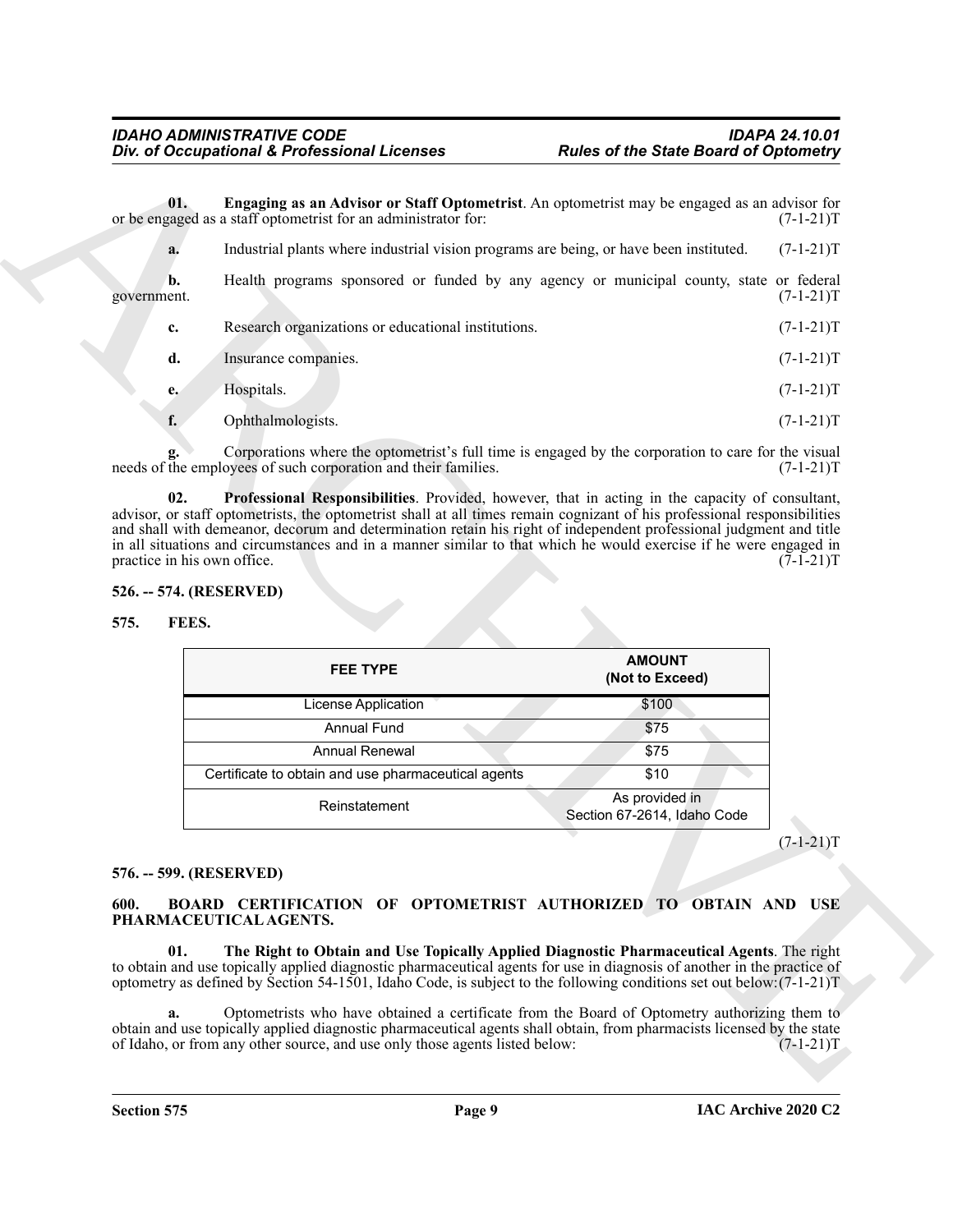i. All medications for use in the diagnosis of conditions of the human eye and/or eyelid. (7-1-21)T

ii. All over-the-counter agents. (7-1-21)T

iii. Such other diagnostic pharmaceutical agents as may be approved by the Board of Optometry.  $(7-1-21)T$ 

**b.** The Board of Optometry shall issue a certificate to obtain and use the diagnostic drugs specifically identified and listed in this rule to any optometrist licensed to practice in Idaho who complies with both the minimum educational requirements in the subject of general and ocular pharmacology and the minimum continuing educational requirements set out below: (7-1-21)T

For d'Occupational K. Professional Licenses<br>
Archive the numerical state of the State of Occupation (1)<br>
All order to us the degrade state and the state of the late of the state of the 1970 CI-1111<br>
A. All order to us the Each optometrist certified to obtain and use topically applied pharmaceutical agents shall have completed courses totaling fifty-five (55) hours of actual classroom instruction in general and ocular pharmacology and emergency medical care given by an institution approved by the Council on Post Secondary Accreditation of the U.S. Department of Education or an instructor accredited and employed by such institution and which have been approved by the Board of Optometry. (7-1-21)T

ii. Each optometrist certified to obtain and use topically applied pharmaceutical agents shall also have completed a refresher course in cardiopulmonary resuscitation (CPR), emergency medical care provided by the Emergency Medical Services Bureau, or equivalent program either approved or provided by the Board of Optometry, within a two (2) year period preceding issuance of the certificate by the Board of Optometry. (7-1-21) T

iii. In order to maintain the certificate issued by the Board, each certified optometrist must complete a refresher course in CPR described in Subsection 600.01.b.ii. above once during each two (2) year period following certification and shall list and describe the course attended and the dates of attendance upon a license renewal application form filed pursuant to Section 300. (7-1-21)T

**c.** In order to implement this rule, the Board of Optometry may designate and approve courses of instruction given by those institutions or instructors described in Subsection 600.01.b.i. above which may be necessary to provide practicing optometrists who have received less than fifty-five (55) hours of actual classroom instruction in general and ocular pharmacology in optometry school with the opportunity to meet the requirements of this rule.  $(7-1-21)T$ 

<span id="page-9-0"></span>**02. The Right to Prescribe, Administer and Dispense Therapeutic Pharmaceutical Agents**. The right to prescribe, administer and dispense therapeutic pharmaceutical agents in the practice of optometry as defined<br>by Section 54-1501, Idaho Code, is subject to the following conditions set out below: (7-1-21)T by Section 54-1501, Idaho Code, is subject to the following conditions set out below:

**a.** Optometrists who have obtained a certificate from the Board of Optometry authorizing them to prescribe, administer and dispense therapeutic pharmaceutical agents shall obtain, from pharmacists licensed by the State of Idaho, or from any other source, and use only those agents listed below:  $(7-1-21)$ T

i. All medications for use in the treatment of the human eye and/or eyelid.  $(7-1-21)T$ 

ii. All over-the-counter agents.  $(7-1-21)T$ 

iii. Such other therapeutic pharmaceutical agents as may be approved by the Board of Optometry.  $(7 - 1 - 21)T$ 

**b.** The Board of Optometry shall issue a certificate to prescribe, administer and dispense the therapeutic medications to any optometrist licensed to practice in Idaho who complies with Subsection 600.01 and both the minimum educational and clinical experience requirements in the subject of ocular pharmacology and therapeutics and the minimum continuing educational requirements set out below:  $(7-1-21)$ therapeutics and the minimum continuing educational requirements set out below:

i. Completion of a minimum of one hundred (100) hours of actual classroom and clinical instruction in ocular pharmacology and therapeutics courses given by an institution or organization approved by the Council on Post-Secondary Accreditation of the U.S. Department of Education, or an Instructor employed by such institution,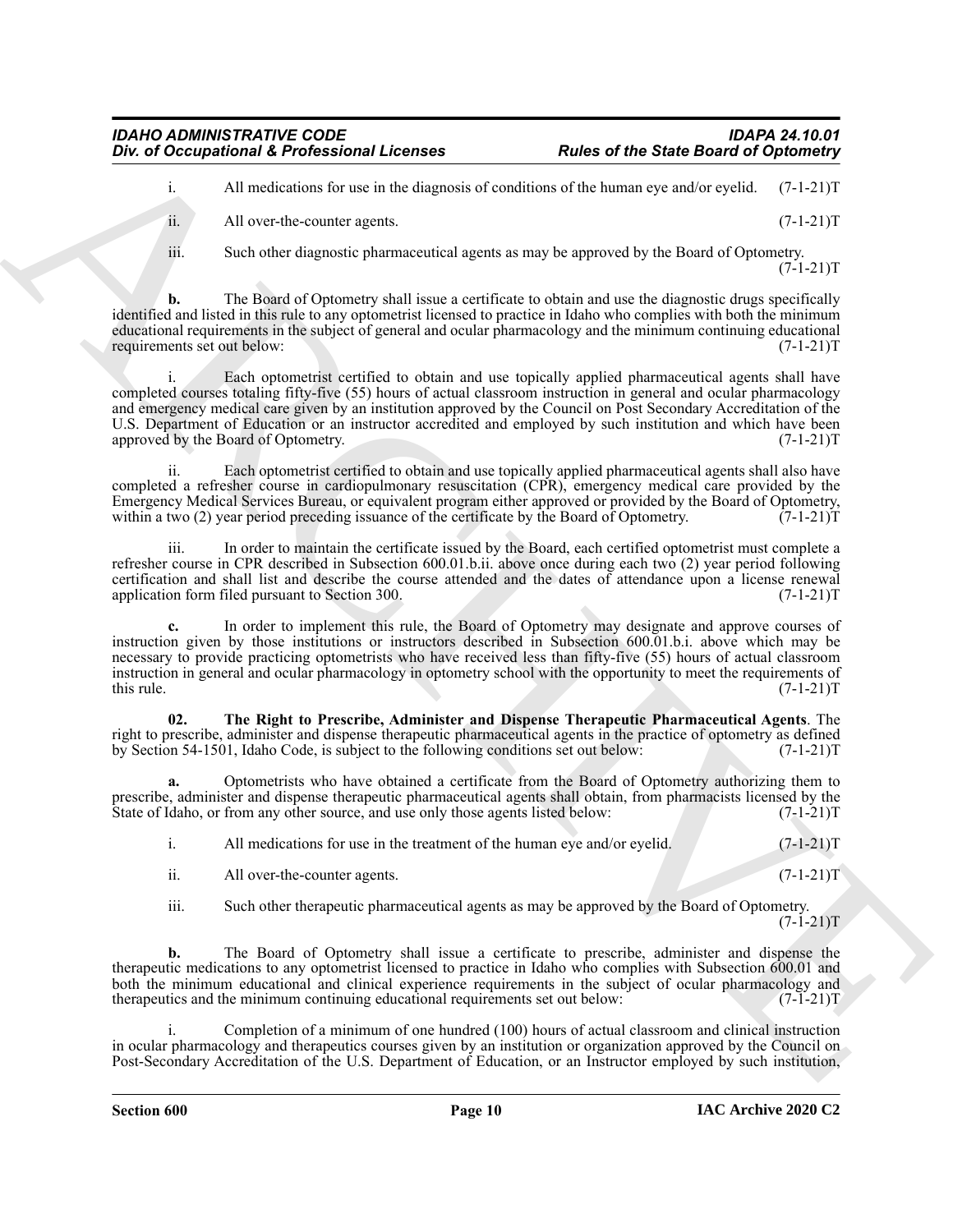#### *IDAHO ADMINISTRATIVE CODE IDAPA 24.10.01 Div. of Occupational & Professional Licenses Rules of the State Board of Optometry*

which have been approved by the Board of Optometry. (7-1-21)T

The differential Environmental Development Contents.<br>
Solid of the Santa Contents and the Contents and the Contents and the Contents and the Contents are the Content<br>
Solid of the Contents and Contents and the Contents and ii. Successful passage of the "Treatment and Management of Ocular Diseases" section of the optometrist examination approved by the Association of Regulatory Boards of Optometry, Inc. (ARBO) or its equivalent as approved by the Board.  $(7-1-21)T$ 

<span id="page-10-0"></span>**601. -- 999. (RESERVED)**